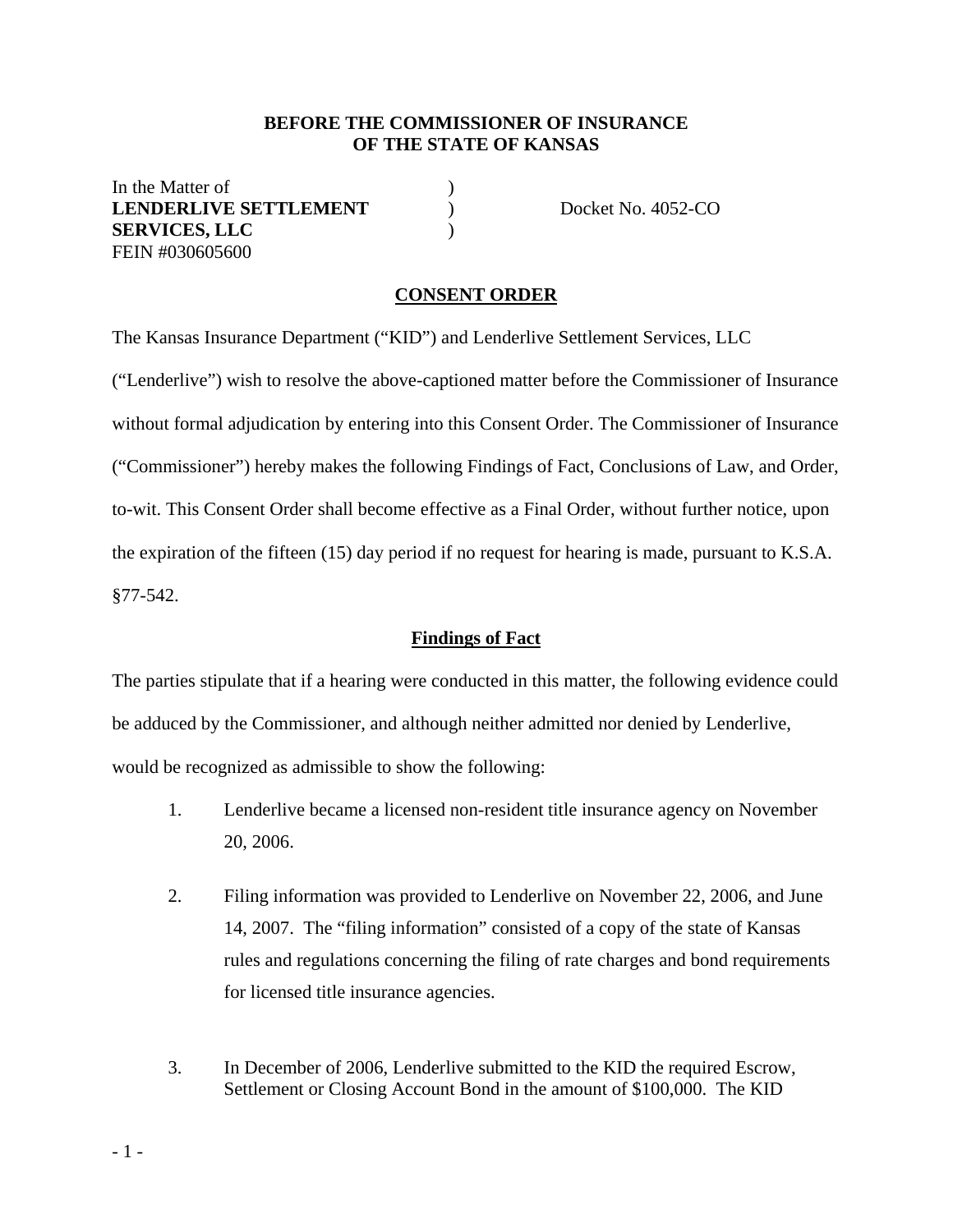subsequently returned the bond stating that the Lenderlive rates and charges must be filed concurrently with the bond.

- 4. KID received an audit report dated May 22, 2009, filed by Old Republic National Title Insurance pursuant to K.S.A. 40-1137, indicating that Lenderlive has written 35 title policies in Kansas in 2008 and 2009 on properties in counties with a population greater than 10,000.
- 5. KID discovered that Lenderlive had not re-filed its bond or filed its rates and audits with KID, and notified Lenderlive of this failure to file on or about June 4, 2009.
- 6. Upon receipt of the June 4, 2009 notification, Lenderlive immediately stopped all title insurance activity in the state of Kansas while it worked with KID to satisfy all regulatory requirements.
- 7. Upon the request of the KID, on or about August 14, 2009, Lenderlive submitted a listing of all policies that had been written in the state of Kansas during 2007, 2008 and 2009.
- 8. On or about October 8, 2009, Lenderlive submitted the required bond, which is valid through November 2010, and a copy of its rates and charges.

# **Applicable Law**

K.S.A. §40-952 (c) prohibits any charge for title insurance for transactions in counties having a population of 10,000 or more unless the rate and other specified documents have been filed with KID.

K.S.A. §40-1139 requires title insurance agents to file a surety bond or irrevocable letter of credit in a form acceptable to KID.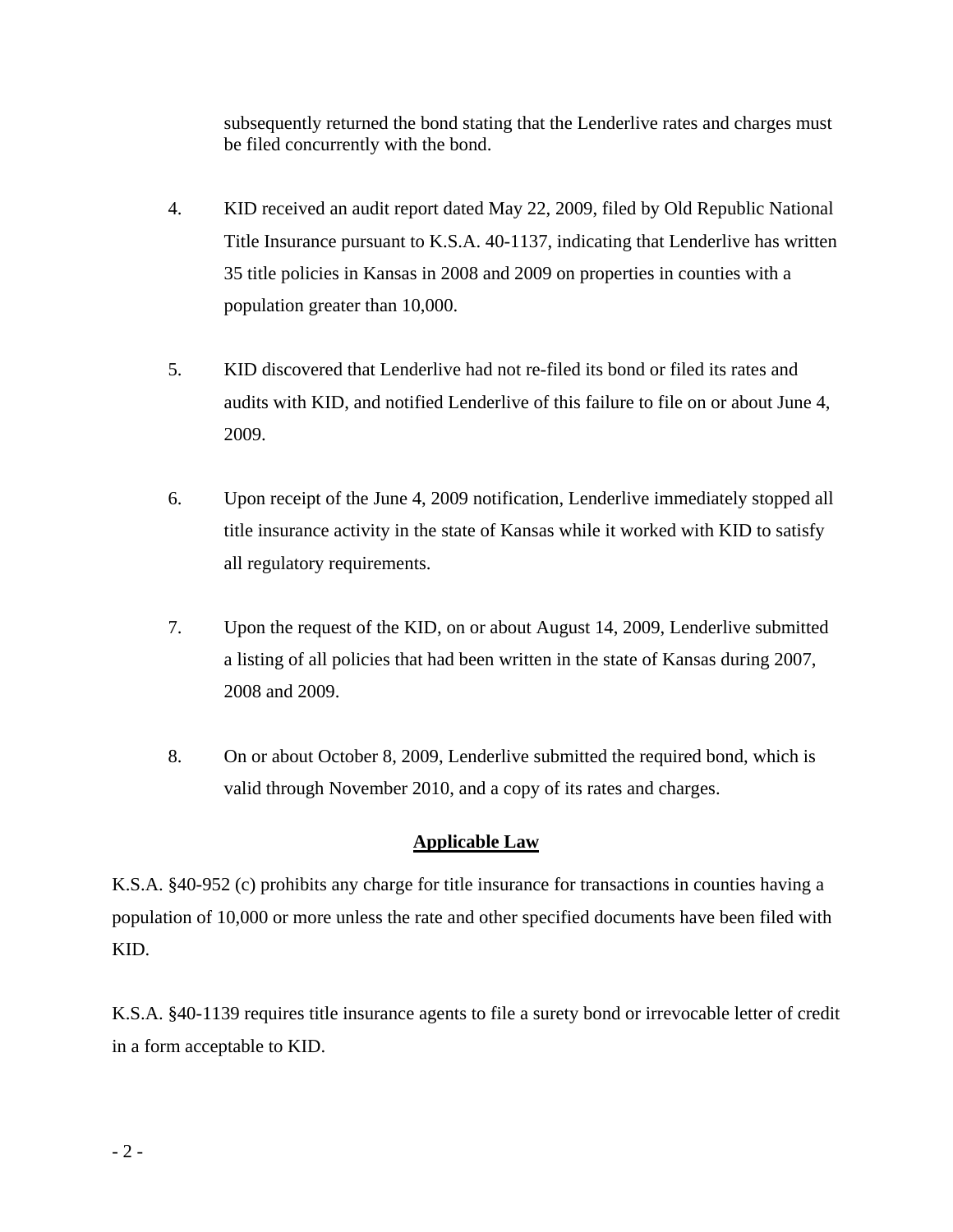Violations of the above statutes authorize actions under the following Kansas statutes:

K.S.A. §40-2407 (a) (1) authorizes the Commissioner to order payment of penalties up to \$1,000 for each violation (\$5,000 if reasonably should have known) with an aggregate penalty of \$10,000 ("... but not to exceed an aggregate of \$50,000 in any six-month period.").

K.S.A. §40-2407 (a) (2) authorizes the Commissioner to suspend or revoke a person's license "...if the person reasonably should have known such person was in violation of the act."

### **Conclusions of Law**

### **IT IS THEREFORE, AGREED UPON BY THE COMMISSIONER OF INSURANCE AND LENDERLIVE:**

- 9. Lenderlive has submitted the required rates and charges, bond and audits to KID in satisfaction of the Kansas statutes and regulations.
- 10. Lenderlive agrees to make a payment of Five Thousand Dollars and 00/100 (\$5,000.00) to KID in exchange for the dismissal of this action with prejudice.
- 11. Upon entry of this Consent Order this action shall be dismissed with prejudice.
- 12. If payment is not made as required, KID may vacate and/or declare this Consent Order void or proceed with a hearing.

# **NOTICE OF RIGHTS**

(Pursuant to K.S.A. 77-542)

Lenderlive is entitled to a hearing pursuant to K.S.A. 77-537 and K.S.A. 77-542, the Kansas Administrative Procedure Act. If Lenderlive desires a hearing, the company must file a written request for a hearing with:

 John W. Campbell, General Counsel Kansas Insurance Department 420 S.W.  $9<sup>th</sup>$  Street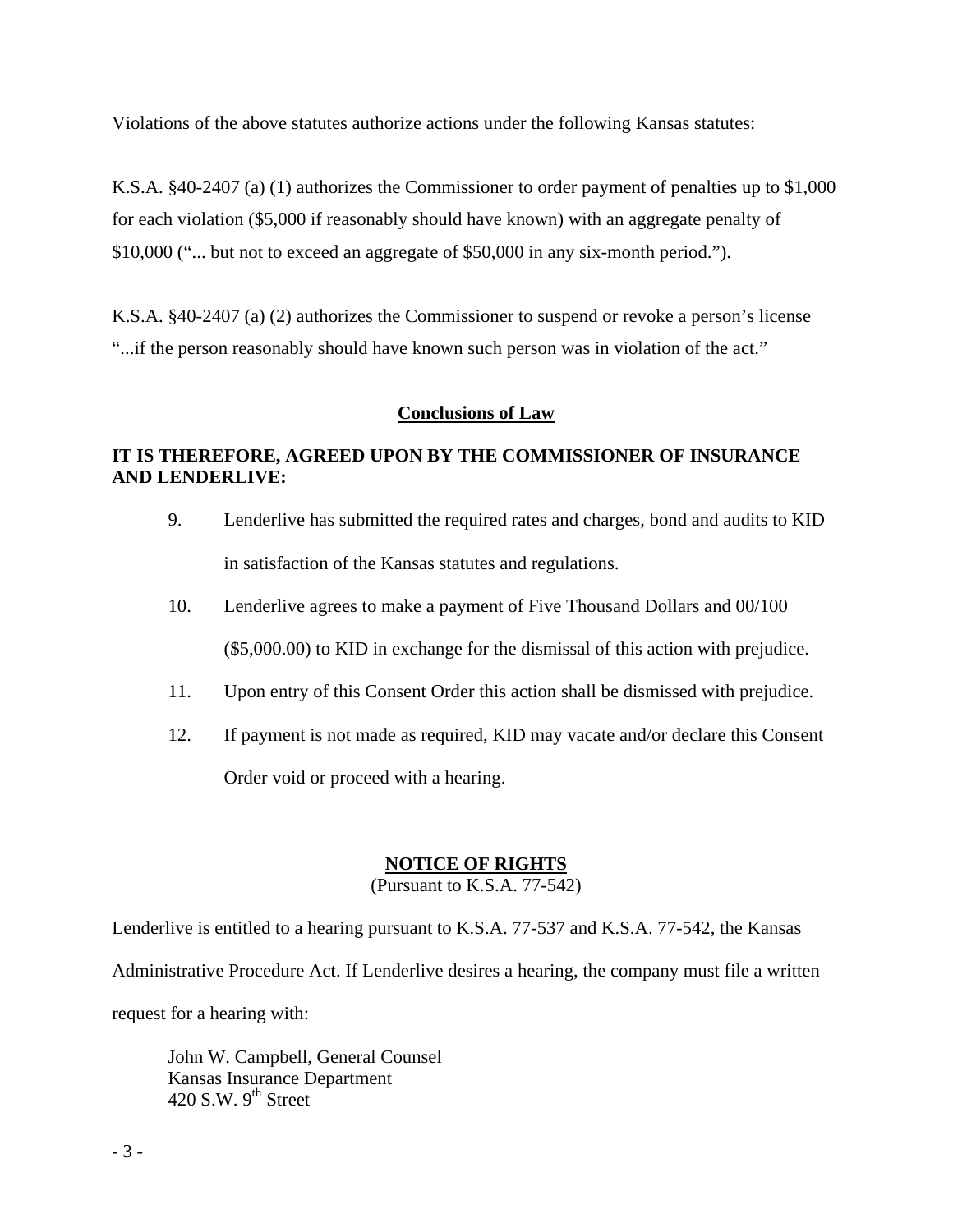Topeka, Kansas 66612

This request must be filed within fifteen (15) days from the date of service of this Order. If Lenderlive requests a hearing, the Kansas Insurance Department will notify the company of the time and place of the hearing and information on procedures, right of representation, and other rights of parties relating to the conduct of the hearing, before commencement of the same. If a hearing is not requested in the time and manner stated above, this Consent Order shall become effective as a Final Order upon the expiration of time for requesting a hearing, pursuant to K.S.A. 77-613. In the event Lenderlive files a Petition for Judicial Review, pursuant to K.S.A. §77-613(e), the agency officer to be served on behalf of the Kansas Insurance Department is:

 John W. Campbell, General Counsel Kansas Insurance Department 420 S.W.  $9<sup>th</sup>$  Street Topeka, Kansas 66612

## **IT IS SO ORDERED THIS \_20th\_\_ DAY OF NOVEMBER, 2009, IN THE CITY OF TOPEKA, COUNTY OF SHAWNEE, STATE OF KANSAS.**



 $\angle$ s/ Sandy Praeger Sandy Praeger Commissioner of Insurance

 $\angle$ s/ John W. Campbell $\angle$  John W. Campbell General Counsel

## **Lenderlive Settlement Services, LLC**

BY:

 $\angle$ s/ Lee Baskey $\angle$  Lee Baskey Executive Vice President